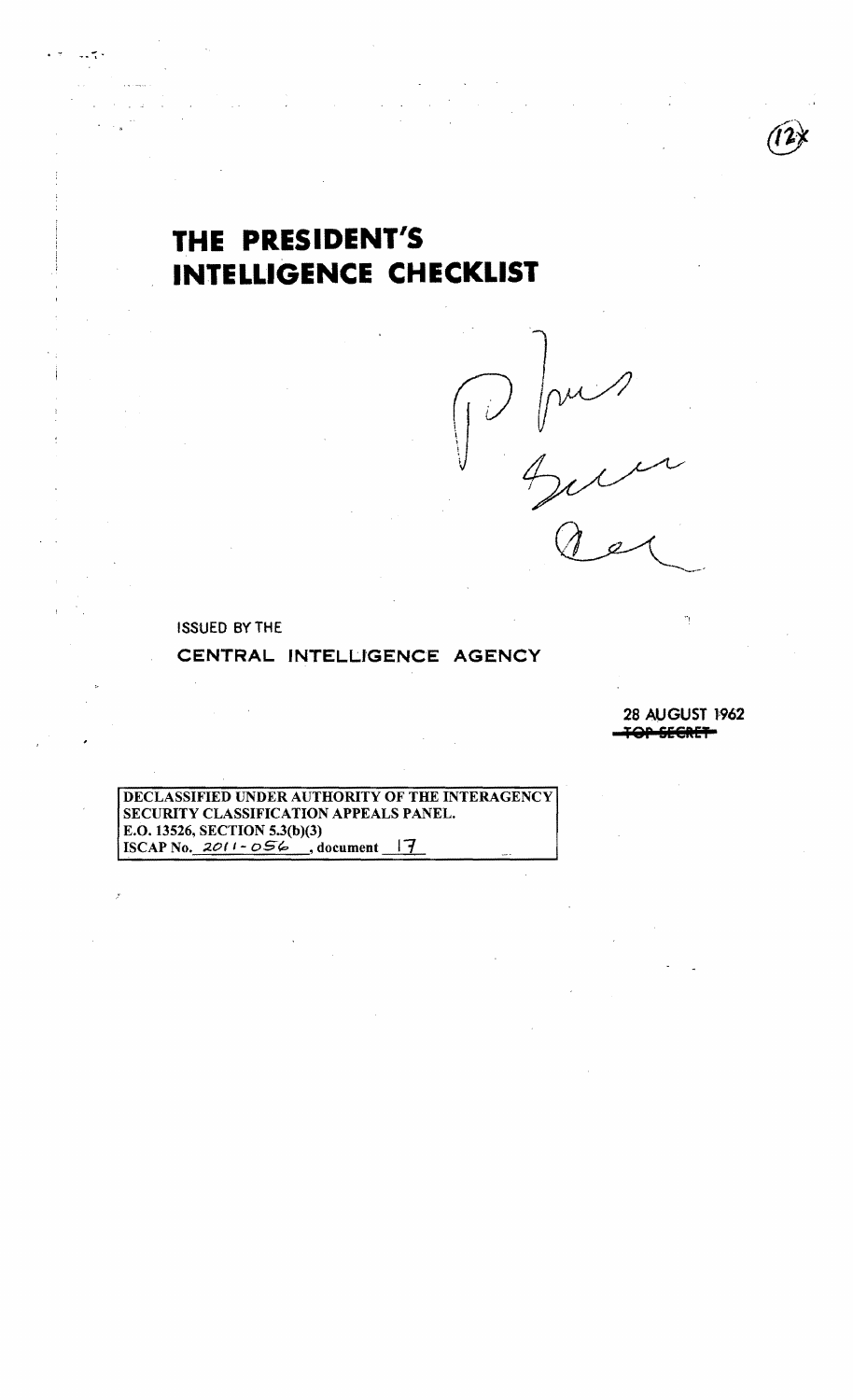$\mathbb{Q}^{\mathbb{Z}^{\times}}$  ,  $\mathbb{R}^{\mathbb{Z}^{\times}}$ .-..-.'

I

'\

**LATE NOTE** 

~-----------------------------------------------------~--------------~

\_\_\_\_\_\_\_ ~---------------------------------------------- \_\_\_\_\_\_\_\_\_\_\_\_\_\_ J . i

<sup>I</sup>**'Portion identified** : I **as non-responsive**  . **to the appeal** 

For The President Only-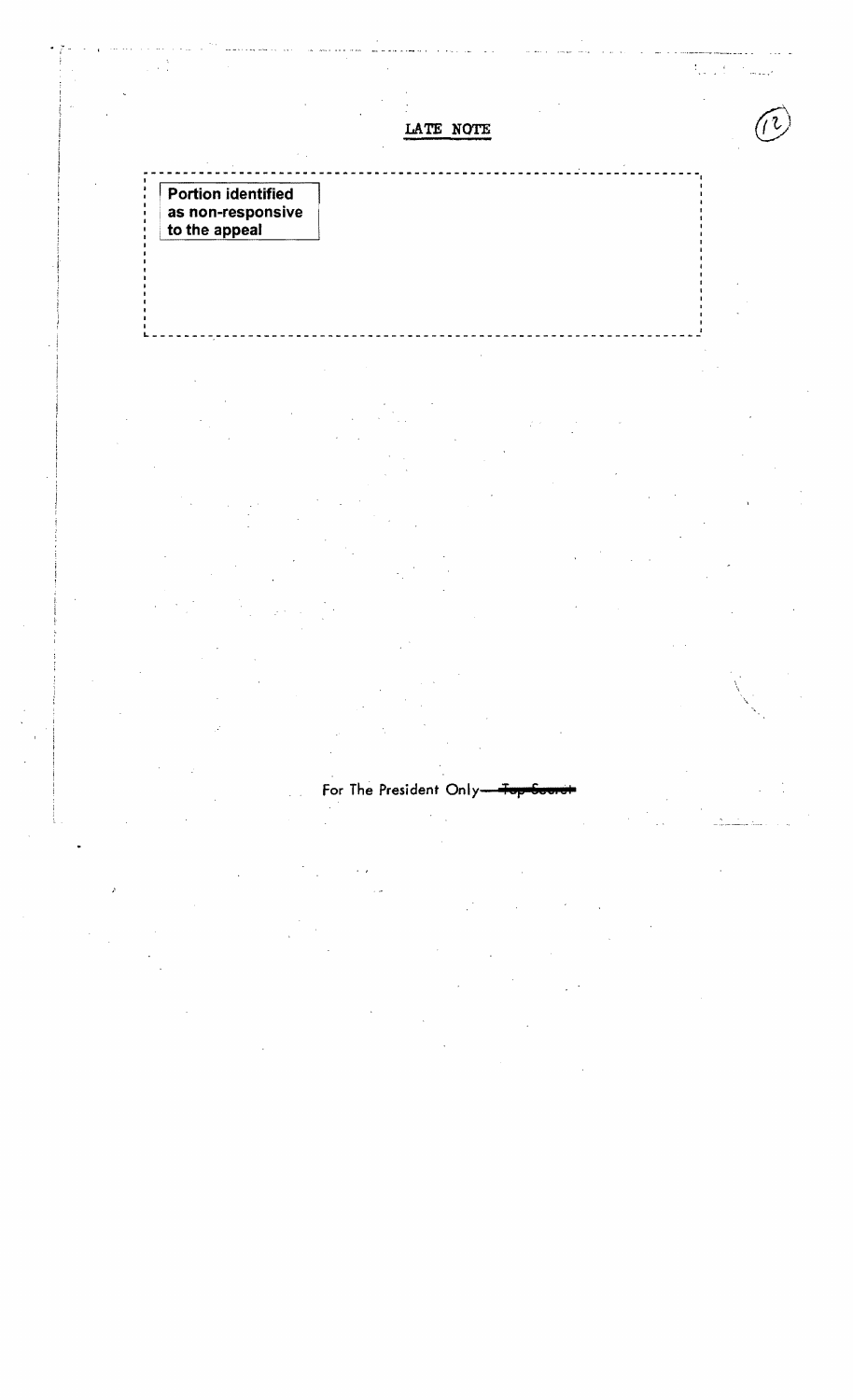1. Laos a. The Soviet airlift into Laos has fallen oft sharply since late last week. We cannot say with such a limited sampling that it is about to end, but think it entirely possible that future flights will be on a spot basis.

> b. Soviet flights had been averaging 7 daily since the first of this month. On Saturday there was one flight, none on Sunday, two yesterday, and none again today. Yesterday's flights, both to the Plaine des Jarres, were engaged in the ritual withdrawal of the handful of North Vietnamese "technicians."

E.O. 13526, section  $3.3(b)(1)$ 

c. We continue to see activity on the communications networks serving North Vietnamese military units elsewhere in Laos.

 $E. O. 13526$ , section 3.3(b)(1)

Portion identified as non-responsive to the appeal

I

For The President Only-Top

------.-----------------------------------------------------------------<sup>I</sup>

I-"---~------------~-----------------------------------------------------.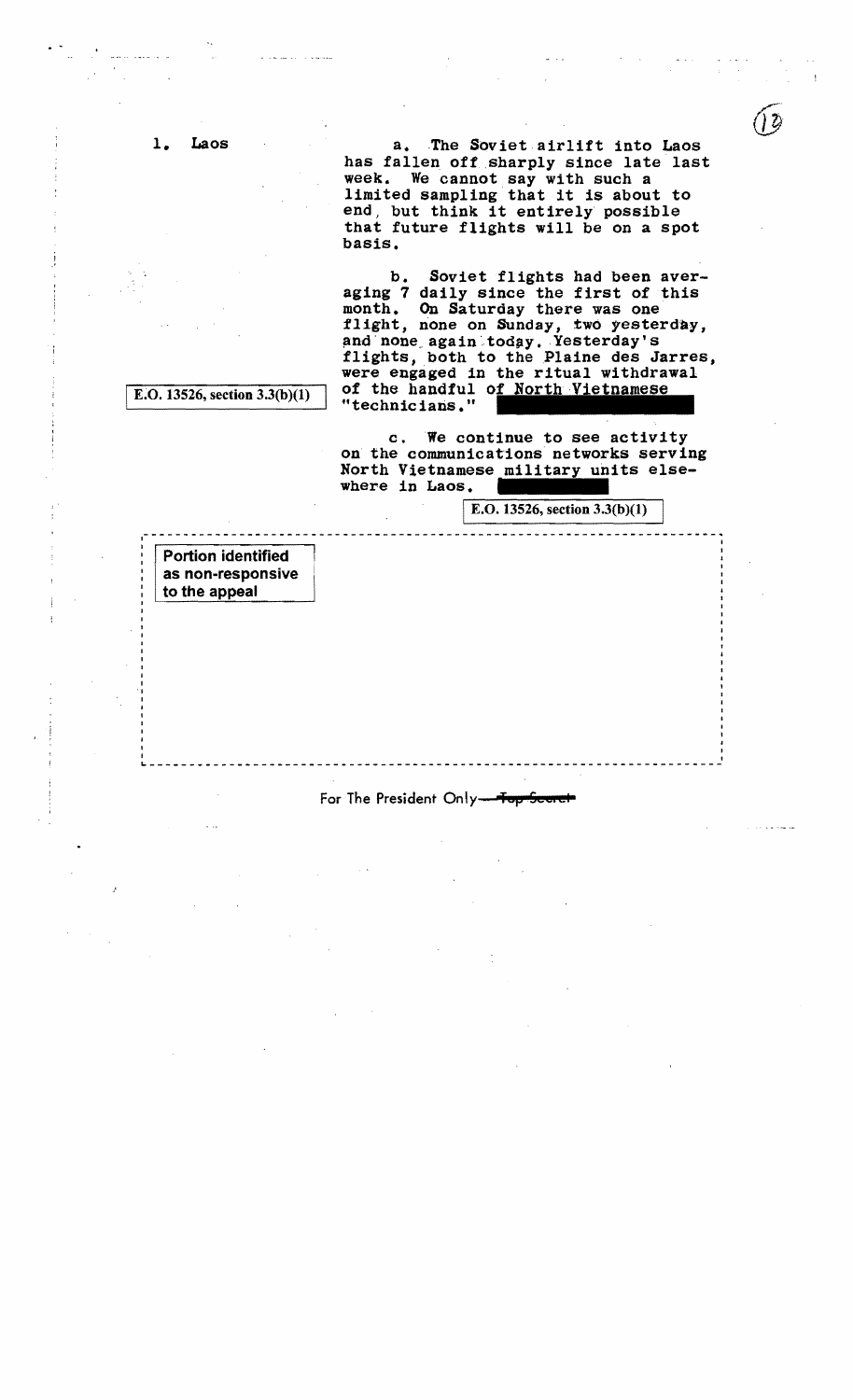3. USSR

 $\mathfrak{c}$  .

· \_.. \_ .•\_\_\_\_,.\_.. \_~~ \_\_..\_..• \_,, \_\_ . \_\_ •• \_\_\_\_\_.. \_\_\_\_ ~\_.\_ .~"'\_ •.,.,..... ,,,.~.,, •. \_.,,,,,,,,\_~·\_\_\_.\_••\_\_\_\_\_.\_,.M••.\_\_ .\_

a.Soviet authorities are continuing to keep a tight security lid on the Rostov area, which has been giving Moscow fits for the last two months.

b. There was rioting there in<br>June over living conditions generally and food prices in particular, and the area has been almost totally out of bounds to foreigners since then. We now have word that there was another flare-up earlier this month and that the government ordered in troops and tanks.

c. To nail the point down further, the local Soviet press has published notice that a curfew on youths in the area will be in force for the next two years.

## $4.$  Haiti

a. It looks very much as though<br>President Duvalier and the military leaders, who are the last remaining curb on his dictatorship, are moving relentlessly toward a final reckoning.

b. The pivotal question seems to be whether the Haitian general staff can act against Duvalier before he carries through on plans to merge the regular army with the more numerous civil militia, his personal Janissary corps.

c. The smell of trouble seems to be having an invigorating effect on the underground opposition to Duvalier which, up till now, has been too badly divided to amount to anything.

For The President Only<del> Top I</del>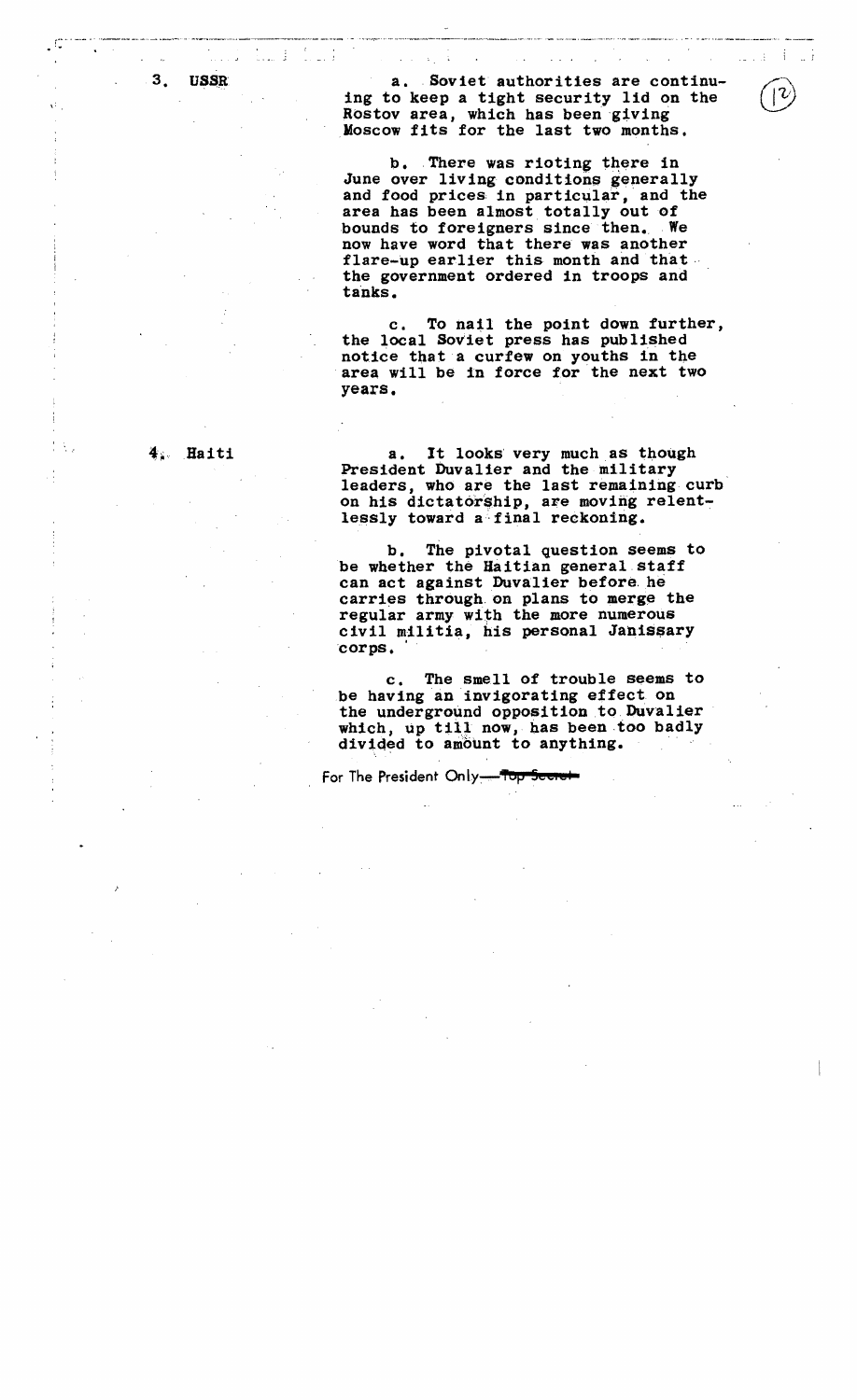5. Cuba a. The Soviet Chief Engineering Directorate in Moscow has raised the budget of its representative in Cuba from \$80,000 in July to at least<br>E.O. 13526, section  $3.3(b)(1)$  \$175,000 for August.  $$175,000$  for August.

> b. The US Guantanamo base has<br>been receiving a steady flow of reports that large numbers of Bloc personnel are engaged in construction activity near Banes. on the north coast of Oriente Province.

taken part with the Cubans in just<br>about every major air force operation<br>or new training exercise since last<br>May. . c. A study of Cuban Air Force communications reveals that Bloc. pilots, very probably; Russian, have taken part with the Cubans in just or new training exercise since last  $E.O. 13526$ , section  $3.3(b)(1)$  May.

ξŗ.

. d.Guatemala's foreign minister announced yesterday that he intended to propose an OAS foreign ministers' meeting to examine the Soviet influx into Cuba.

For The President Only-Top